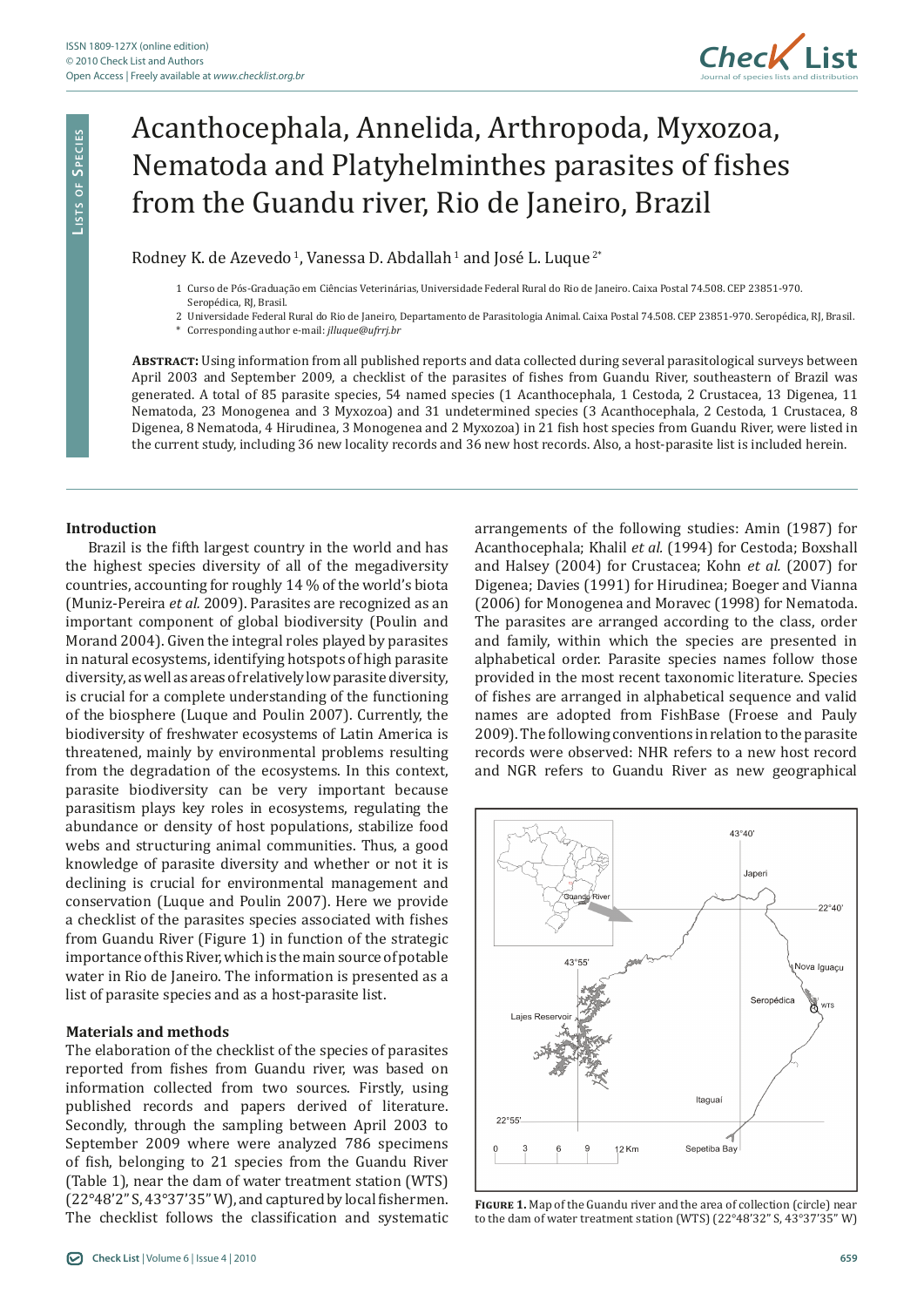record. Voucher specimens of parasites species were deposited in the Coleção Helmintológica do Instituto de Biociências de Botucatu (CHIBB), Universidade Estadual Paulista, State of São Paulo, Brazil.

# **Results and Discussion**

A total of 54 named species of parasites (1 Acanthocephala, 1 Cestoda, 2 Crustacea, 13 Digenea, 11 Nematoda, 23 Monogenea and 3 Myxozoa) and 31 undetermined species of parasites (3 Acanthocephala, 2 Cestoda, 1 Crustacea, 8 Digenea, 8 Nematoda, 4 Hirudinea, 3 Monogenea and 2 Myxozoa) (Figure 2) in 21 host species (2 Anostomidae, 2 Auchenipteridae, 1 Callichthyidae, 1 Centropomidae, 4 Characidae, 4 Cichlidae, 1 Curimatidae, 1 Gymnotidae, 1 Heptapteridae, 2 Loricariidae, 1 Mugilidae and 2 Pimelodidae) from Guandu River were listed in the current study, including 36 new locality records and 36

**Table 1.** Host species studied for parasites from Guandu River, State of Rio de Janeiro, Brazil, between April 2003 and September 2009.

| <b>HOSTS</b>                                             | <b>COMMON</b>    | N            |
|----------------------------------------------------------|------------------|--------------|
|                                                          | <b>NAME</b>      | <b>TOTAL</b> |
|                                                          |                  |              |
| <b>ANOSTOMIDAE</b>                                       |                  |              |
| Leporinus conirostris Steindachner, 1875                 | piau             | 18           |
| Leporinus copelandii Steindachner, 1875                  | piau             | 30           |
| <b>AUCHENIPTERIDAE</b>                                   |                  |              |
| Glanidium melanopterum Miranda Ribeiro,<br>1918          | bagre            | 10           |
| Trachelyopterus<br>striatulus<br>(Steindachner,<br>1877) | cumbaca          | 60           |
| <b>CALLICHTHYIDAE</b>                                    |                  |              |
| Hoplosternum littorale (Hankock, 1828)                   | tamboatá         | 100          |
| <b>CENTROPOMIDAE</b>                                     |                  |              |
| Centropomus undecimalis (Bloch, 1792)                    | robalo           | 31           |
| <b>CHARACIDAE</b>                                        |                  |              |
| Astyanax bimaculatus (Linnaeus 1 758)                    | lambari-amarelo  | 40           |
| Astyanax parahybae Eigenmann, 1908                       | lambari-vermelho | 40           |
| Mylossoma aureum (Spix and Agassiz, 1829)                | pacu             | 17           |
| Oligosarcus hepsetus (Cuvier, 1829)                      | bocarra          | 40           |
| <b>CICHLIDAE</b>                                         |                  |              |
| Astronotus ocellatus (Agassiz, 1831)                     | apaiari          | 35           |
| Cichla ocellaris Bloch and Schneider, 1801               | tucunaré         | 26           |
| Geophagus brasiliensis (Quoy and Gaimard,<br>1824)       | acará            | 50           |
| Tilapia rendalii (Boulenger, 1897)                       | tilápia          | 30           |
| <b>CURIMATIDAE</b>                                       |                  |              |
| Cyphocharax gilbert (Quoy and Gaimard, 1824)             | sairú            | 60           |
| <b>GYMNOTIDAE</b>                                        |                  |              |
| Gymnotus carapo Linnaeus, 1758                           | peixe-banana     | 30           |
| <b>HEPTAPTERIDAE</b>                                     |                  |              |
| Rhamdia quelen (Quoy and Gaimard, 1824)                  | bagre            | 32           |
| <b>LORICARIIDAE</b>                                      |                  |              |
| Hypostomus affinis (Steindachner, 1877)                  | cascudo          | 31           |
| Loricariichthys castaneus (Castelnau, 1855)              | cascudo-viola    | 32           |
| <b>MUGILIDAE</b>                                         |                  |              |
| Mugil liza Valenciennes, 1836                            | tainha           | 34           |
| <b>PIMELODIDAE</b>                                       |                  |              |
| Pimelodus maculatus Lacépède, 1803                       | mandi-amarelo    | 40           |
| <b>TOTAL</b>                                             |                  | 786          |
|                                                          |                  |              |



**Figure 2.** Species richness (number of species) of fish parasites according to zoological groups recorted in the Guandu river, State of Rio de Janeiro, Brazil.

## new host records. **ACANTHOCEPHALA Rudolphi, 1808**

#### **Eoacanthocephala Van Cleave, 1936**

NEOECHINORHYNCHIDA Southwell and MacFie, 1925

#### **Neoechinorhynchidae Ward, 1917**

*Neoechinorhynchus paraguayensis* Machado Filho, 1959 **Host:** *Geophagus brasiliensis* (Quoy and Gaimard, 1824) **References:** Nickol and Padilha (1979), Azevedo *et al.* (2006), Carvalho *et al.* (2010)

#### *Neoechinorhynchus* sp*.*

**Host:** *Gymnotus carapo* Linnaeus, 1758 (NHR) **Specimen deposited:** CHIBB 012L **Reference:** Present paper

#### **Palaeacanthocephala Meyer, 1931**

Polymorphida Petrochenko 1956

#### **Polymorphidae Meyer, 1931**

*Andracantha* sp. — cystacanth

**Hosts:** *Centropomus undecimalis* (Bloch, 1792) (NHR, NGR)

**Specimen deposited:** CHIBB 014L **Reference:** Present paper

*Polymorphus* sp.— cystacanth

**Hosts:** *Astronotus ocellatus* (Agassiz, 1831)*, Geophagus brasiliensis, Gymnotus carapo* (NHR)*, Oligosarcus hepsetus* (Cuvier, 1829), *Rhamdia quelen* (Quoy and Gaimard, 1824)

**Specimens deposited:** CHIBB 013L, 023L

**References:** Abdallah *et al.* (2004), Azevedo *et al.* (2006 ; 2007), present paper

# **ANNELIDA Lamarck, 1809**

#### **Hirudinea Lamarck, 1818**

RHYNCHOBDELLIDA Blanchard, 1894

**Glossiphoniidae Vaillant, 1890**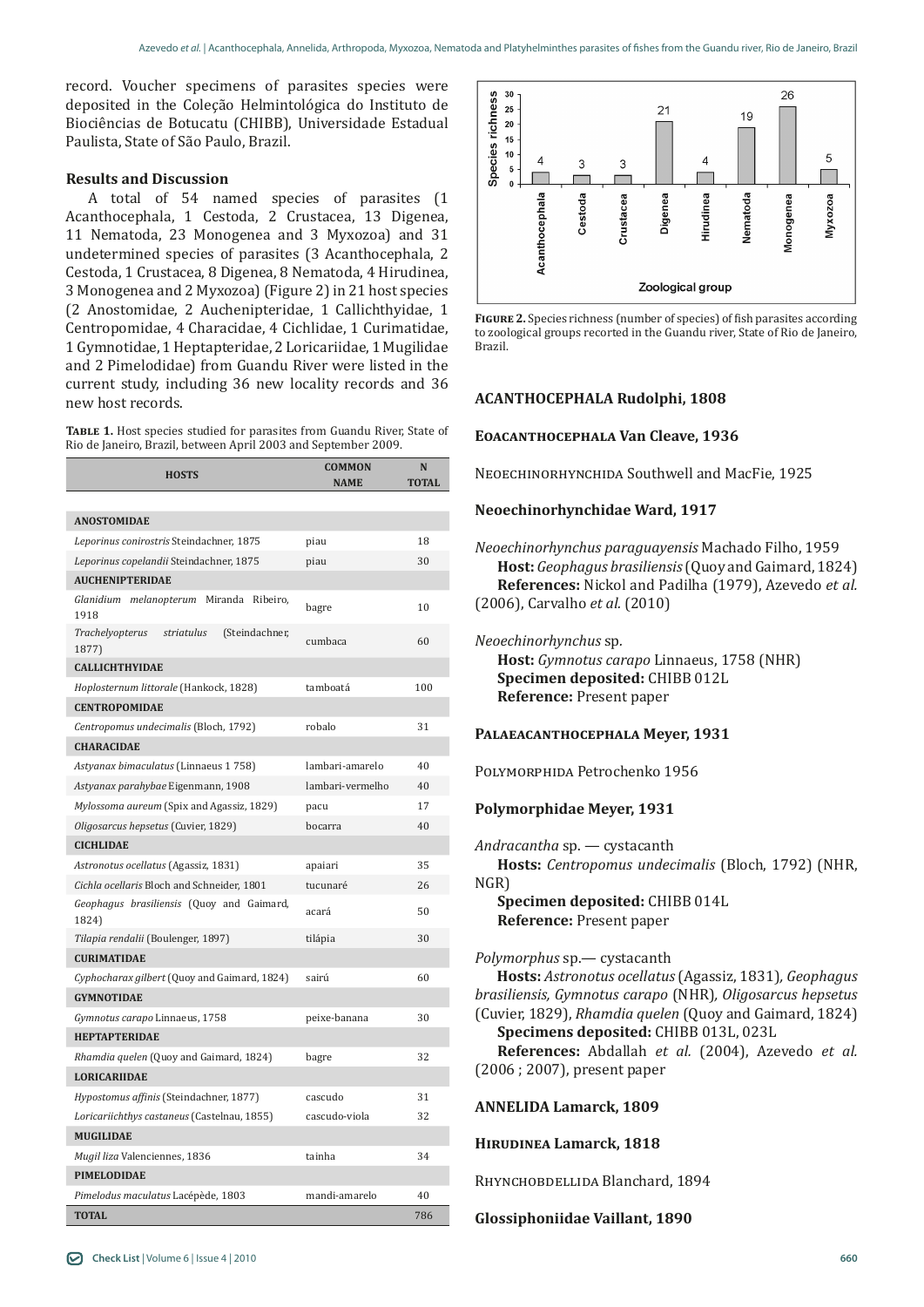#### Glossiphoniidae gen. sp.

**Host:** *Geophagus brasiliensis, Gymnotus carapo, Hoplosternum littorale* (Hankoc, 1828)

**References:** Abdallah *et al.* (2006), Azevedo *et al.* (2006), Carvalho *et al.* (2010), present paper

*Helobdella* sp. **Host:** *Pimelodus maculatus* Lacépède, 1803, *Loricariichthys castaneus* (Castelnau, 1855) (NHR), *Trachelyopterus striatulus* (Steindachner, 1877)

**Specimens deposited:** CHIBB 015L, 021L, 022L **References:** Santos *et al.* (2007), Mesquita *et al.* (2010), present paper

#### *Placobdella* sp.

**Hosts:** *Astronotus ocellatus, Cyphocharax gilbert* (Quoy and Gaimard, 1824)*, Geophagus brasiliensis, Hoplosternum littorale*, *Hypostomus affinis* (Steindachner, 1877)

**Specimen deposited:** CHIBB 016L

**References:** Abdallah *et al.* (2005; 2006), Azevedo *et al.* (2006, 2007), present paper

#### **Piscicolidae**

Piscicolidae gen. sp.

**Host:** *Centropomus undecimalis, Geophagus brasiliensis, Rhamdia quelen*

**References:** Carvalho *et al.* (2010), present paper

## **ARTHROPODA Latreille, 1829**

#### **Maxillopoda Dahl, 1956**

Cyclopoida Burmeister, 1834

# **Ergasilidae Von Nordmann, 1832**

*Ergasilus* sp. **Host:** *Mugil liza* Valenciennes, 1836 (NGR) **Specimen deposited:** CHIBB 5014 **Reference:** Present paper

# **Lernaeidae Cobbold, 1879**

*Lamproglena monodi* Capart, 1944 **Hosts:** *Astronotus ocellatus* (NHR, NGR), *Cichla ocellaris* Bloch and Schneider, 1801 (NHR)*, Tilapia rendalii*  (Boulenger, 1897) **Specimens deposited:** CHIBB 5016, 5017 **Reference:** Present paper

SIPHONOSTOMATOIDA THORELL, 1859

#### **Lernaeopodidae Milne Edwards, 1840**

*Naobranchia lizae* (Kroyer, 1863) **Host:** *Mugil liza* (NHR, NGR) **Specimen deposited:** CHIBB 5015 **Reference:** Present paper

#### **MYXOZOA Grasse, 1960**

#### **Myxosporea Bütschli, 1881**

Bivalvulida Schulman, 1959

#### **Myxobolidae Thélohan, 1892**

*Henneguya cyphocharax* Abdallah, Azevedo and Luque, 2007

**Host:** *Cyphocharax gilbert* **References:** Abdallah *et al.* (2007)

*Henneguya guanduensis* Abdallah, Azevedo and Luque, 2007

**Host:** *Hoplosternum littorale* **References:** Abdallah *et al.* (2007)

#### *Henneguya* sp.

**Host:** *Astyanax bimaculatus* (Linnaeus, 1758)*, A. parahybae* Eigenmann, 1908 (NHR)*, Leporinus conirostris* Steindachner, 1875 (NHR), *L. copelandii* Steindachner, 1875*, Oligosarcus hepsetus* (NHR)

**Specimens deposited:** CHIBB 009L **References:** Santos *et al.* (2007), present paper

*Myxobolus absonus* Cellere, Cordeiro and Adriano, 2002 **Host:** *Pimelodus maculatus*  **Reference:** Santos *et al.* (2007)

#### *Myxobolus* sp.

**Host:** *Centropomus undecimalis, Mugil liza* **Specimens deposited:** CHIBB 008L, 010L **Reference:** Present paper

# **NEMATODA Rudolphi, 1808**

#### **Adenophorea Linstow, 1905**

Enoplida Schuurmans, Stekhoven and Deconing, 1933

#### **Capillariidae Railliet, 1915**

Capillariidae gen. sp. **Hosts:** *Gymnotus carapo, Hoplosternum littorale, Rhamdia quelen*

**Reference:** Abdallah *et al.* (2006), present paper

*Paracapillaria piscicola* (Travassos, Artigas and Pereira 1928)

**Hosts:** *Hypostomus affinis* (NHR, NGR)*, Trachelyopterus striatulus* 

**Specimens deposited:** CHIBB 4996, 4998 **Reference:** Mesquita *et al.* (2010), present paper

#### **Secernentea Linstow, 1905**

Ascaridida Skrjabin and Shulz, 1940

#### **Anisakidae Skrjabin and Karoklin, 1945**

*Contracaecum* sp.-larval

**Hosts:** *Astronotus ocellatus, Centropomus undecimalis, Geophagus brasiliensis, Gymnotus carapo, Loricariichthys castaneus* (NHR), *Rhamdia quelen, Trachelyopterus striatulus* 

**Specimens deposited:** CHIBB 5010, 5011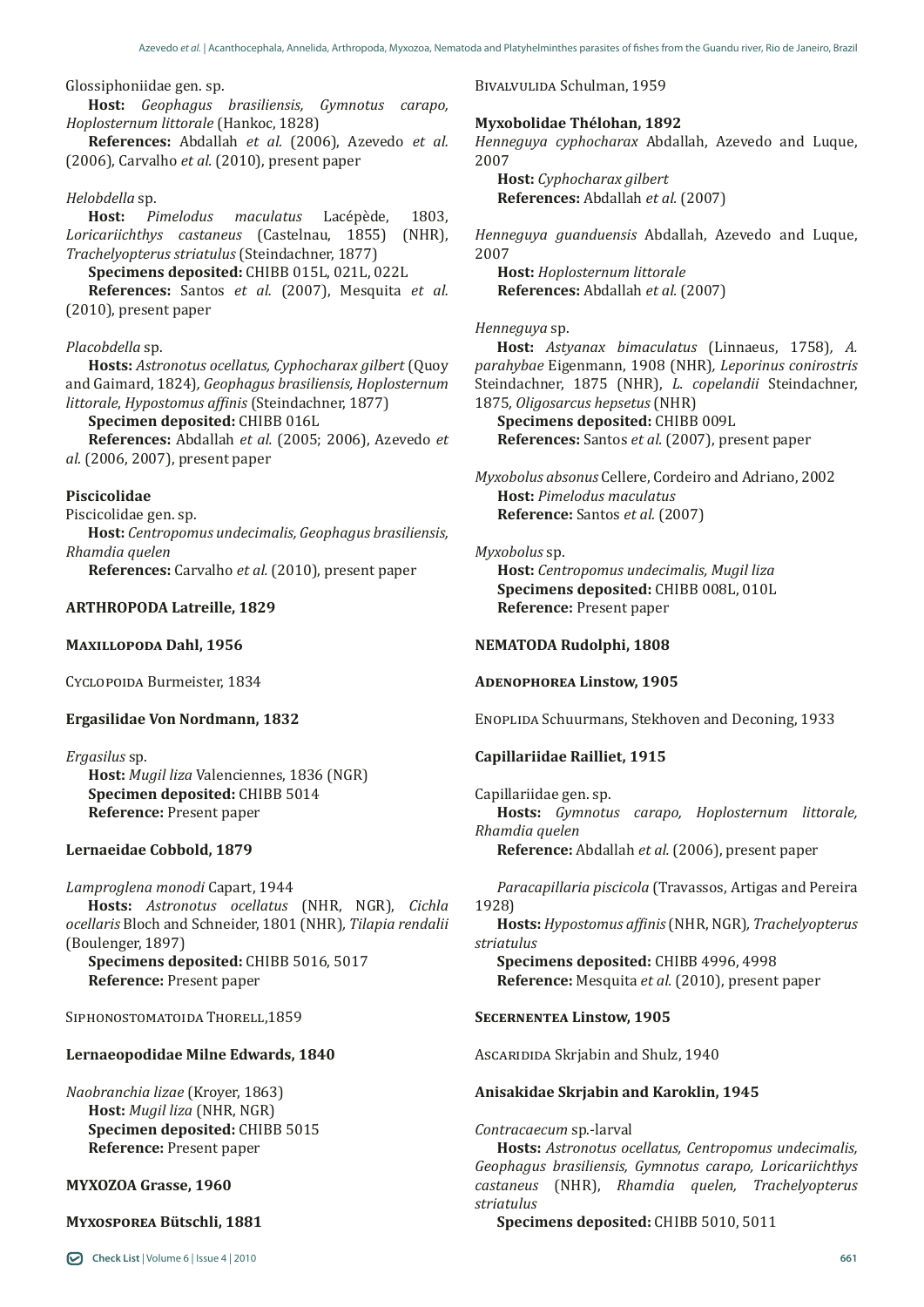**Reference:** Azevedo *et al.* (2006; 2007), Carvalho *et al.* (2010), Mesquita *et al.* (2010), present paper

*Goezia* sp. **Host:** *Hoplosternum littorale* **Reference:** Abdallah *et al.* (2006)

*Hysterothylacium* sp. -larval **Hosts:** *Mugil liza* (NHR, NGR)*, Trachelyopterus striatulus*  **Specimens deposited:** CHIBB 5012, 5013

**Reference:** Mesquita *et al.* (2010), present paper

*Raphidascaris* sp. -larval **Host:** *Cyphocharax gilbert* **References:** Abdallah *et al.* (2005)

#### **Cucullanidae Cobbod,1864**

*Cucullanus* (*Cucullanus*) *brevispiculus* Moravec, Kohn and Fernandes, 1993 **Host:** *Leporinus copelandii* (NHR, NGR)

**Specimen deposited:** CHIBB 5007 **Reference:** Present paper

*Cucullanus* (*Cucullanus*) *grandistomis* (Ferraz and Thatcher 1988) Moravec, Kohn and Fernandes, 1993 **Host:** *Mugil liza* (NHR, NGR) **Specimen deposited:** CHIBB 5003 **Reference:** Present paper

*Cucullanus* (*Cucullanus*) *pinnai pinnai* Travassos, Artigas and Pereira, 1928 **Host:** *Pimelodus maculatus*

**Specimen deposited:** CHIBB 5004 **References:** Santos *et al.* (2007), Albuquerque *et al.*  (2008), present paper

*Cucullanus* sp. **Host:** *Geophagus brasiliensis, Rhamdia quelen* (NHR)*, Trachelyopterus striatulus* **Specimen deposited:** CHIBB 4997

**Reference:** Carvalho *et al.* (2010), Mesquita *et al.* (2010), present paper

Oxyurida Railliet, 1916

#### **Pharyngodonidae Travassos, 1919**

*Cosmoxynemoides aguirrei* Travassos, 1949 **Hosts:** *Cyphocharax gilbert* **References:** Abdallah *et al.* (2005)

*Spinoxyuris annulata* Moravec and Thatcher, 2001 **Host:** *Mylossoma aureum* (Spix and Agassiz, 1829) (NHR, NGR)

**Specimens deposited:** CHIBB 5002 **Reference:** Present paper

*Travnema araujoi* Fernandes, Campos and Artigas, 1983 **Host:** *Cyphocharax gilbert* **References:** Abdallah *et al.* (2005)

SPIRURIDA Chitwood, 1933

#### **Camallanidae Railliet and Henry, 1915**

*Procamallanus* (*Procamallanus*) *peraccuratus* Pinto, Fábio, Noronha and Rolas, 1976

**Hosts:** *Cichla ocellaris* (NHR, NGR)*, Geophagus brasiliensis, Gymnotus carapo* (NHR), *Trachelyopterus striatulus* 

**Specimens deposited:** CHIBB 4999, 5000, 5006

**Reference:** Carvalho *et al.* (2010), Mesquita *et al.* (2010), present paper

*Procamallanus* sp. **Hosts:** *Pimelodus maculatus*  **Reference:** Santos *et al.* (2007)

*Procamallanus* (*Spirocamallanus*) *hilarii* Vaz and Pereira, 1934

**Hosts:** *Astyanax bimaculatus, A. parahybae* **References:** Abdallah *et al.* (2004)

*Procamallanus* (*Spirocamallanus*) *inopinatus* Travassos, Artigas and Pereira, 1928 **Host:** *Leporinus copelandii* (NGR) **Specimen deposited:** CHIBB 5008 **Reference:** Present paper

**Rhabdochonidae Travassos, Artigas and Pereira, 1928**

*Rhabdochona* sp. **Host:** *Centropomus undecimalis* (NHR, NGR) **Specimens deposited:** CHIBB 5009 **Reference:** Present paper

*Rhabdochona uruyeni* Diaz-Ungría 1968 **Host:** *Pimelodus maculatus* (NHR, NGR) **Specimen deposited:** CHIBB 5001 **Reference:** Present paper

### **PLATYHELMINTHES Gegenbaur, 1859**

**Cestoda Van Beneden, 1849**

PROTEOCEPHALIDEA Mola, 1928

#### **Proteocephalidae La Rue, 1914**

*Nomimoscolex* sp. **Host:** *Pimelodus maculatus*  **Specimen deposited:** CHIBB 024L **References:** Santos *et al.* (2007), Albuquerque *et al.* (2008), present paper

*Proteocephalus macrophallus* (Diesing 1850) **Host:** *Cichla ocellaris* (NGR) **Specimen deposited:** CHIBB 025L **Reference:** Present paper

*Proteocephalus* sp. **Host:** *Gymnotus carapo* (NGR)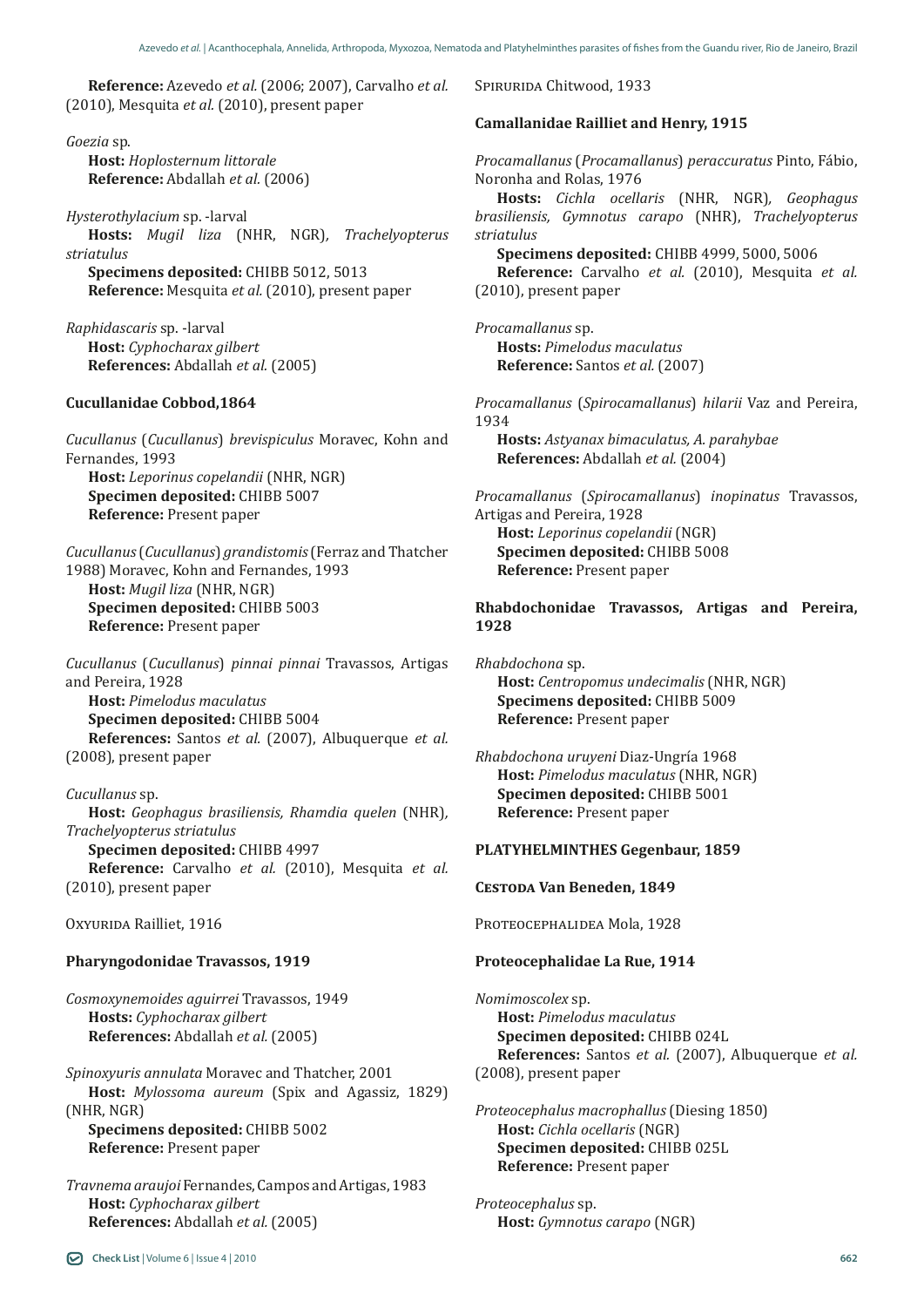**Specimen deposited:** CHIBB 026L **Reference:** Present paper

**Monogenea van Beneden, 1858**

DACTYLOGYRIDEA Bychowsky, 1937

### **Dactylogyridae Bychowsky, 1933**

*Anacanthorus paraspathulatus* Kritsky, Boeger and van Every, 1992

**Host:** *Mylossoma aureum* (NHR, NGR) **Specimen deposited:** CHIBB 027L **References:** Present paper

*Aphanoblastella mastigatus* Suriano 1986 **Host:** *Rhamdia quelen* (NGR) **Specimen deposited:** CHIBB 028L **References:** Present paper

*Demidospermus armostus* Kritsky and Gutiérrez, 1998 **Host:** *Pimelodus maculatus* (NGR) **Specimen deposited:** CHIBB 017L **References:** Present paper

*Demidospermus leptosynophallus* Kritsky and Gutierrez, 1998

**Host:** *Pimelodus maculatus* (NHR, NGR) **Specimen deposited:** CHIBB 019L **References:** Present paper

*Demidospermus majusculus* Kritsky and Gutierrez, 1998 **Host:** *Pimelodus maculatus* **Reference:** Santos *et al.* (2007) *Demidospermus paravalenciennesi* Gutiérrez and Suriano, 1992

**Host:** *Pimelodus maculatus* **Specimen deposited:** CHIBB 018L **References:** Santos *et al.* (2007), present paper

*Demidospermus* sp. **Host:** *Loricariichthys castaneus* (NHR) **Specimen deposited:** CHIBB 029L **References:** Present paper

*Demidospermus uncusvalidus* Gutiérrez and Suriano, 1992 **Host:** *Pimelodus maculatus* **Reference:** Santos *et al.* (2007)

*Gussevia asota* Kritsky, Thatcher and Boeger, 1989 **Host:** *Astronotus ocellatus* **References:** Azevedo *et al.* (2007), Abdallah *et al.* (2008)

*Gussevia astronoti* Kritsky, Thatcher and Boeger, 1989 **Host:** *Astronotus ocellatus* **References:** Azevedo *et al.* (2007), Abdallah *et al.*

*Gussevia tucunarense* Kritsky, Thatcher and Boeger, 1986

**Host:** *Cichla ocellaris* (NGR) **Specimen deposited:** CHIBB 030L **References:** Present paper

*Gussevia undulata* Kritsky, Thatcher and Boeger, 1986 **Host:** *Cichla ocellaris* (NGR) **Specimen deposited:** CHIBB 020L **References:** Present paper

*Ligophorus brasiliensis* Abdallah, Azevedo and Luque, 2009 **Host:** *Mugil liza*

**References:** Abdallah *et al.* (2009)

*Ligophorus guanduensis* Abdallah, Azevedo and Luque, 2009

**Host:** *Mugil liza* **References:** Abdallah *et al.* (2009)

*Ligophorus lizae* Abdallah, Azevedo and Luque, 2009 **Host:** *Mugil liza* **References:** Abdallah *et al.* (2009)

*Ligophorus tainhae* Abdallah, Azevedo and Luque, 2009 **Host:** *Mugil liza* **References:** Abdallah *et al.* (2009)

*Sciadicleithrum ergensi* Kritsky, Thatcher and Boeger, 1989

**Host:** *Cichla ocellaris* (NGR) **Specimen deposited:** CHIBB 031L **References:** Present paper

*Sciadicleithrum guanduensis* Carvalho, Tavares and Luque, 2008

**Host:** *Geophagus brasiliensis* **Reference:** Carvalho *et al.* (2008), (2010a)

*Trinigyrus hypostomatis* Hanek, Molnar and Fernando, 1974

**Host:** *Hypostomus affinis* (NHR, NGR) **Specimen deposited:** CHIBB 032L **References:** Present paper

# **Diplectanidae Monticelli, 1903**

*Rhabdosynochus hargisi* Kritsky, Boeger and Robaldo, 2001

**Host:** *Centropomus undecimalis* (NGR) **Specimen deposited:** CHIBB 033L **References:** Present paper

GYRODACTYLIDEA Bychowsky, 1937

# **Gyrodactylidae van Beneden and Hesse, 1863**

*Gyrodactylus* sp. **Hosts:** *Astyanax bimaculatus, A. parahybae* (NGR) **Specimen deposited:** CHIBB 011L **References:** Present paper

*Hyperopletes malmbergi* Boeger, Kritsky and Belmont-

(2008)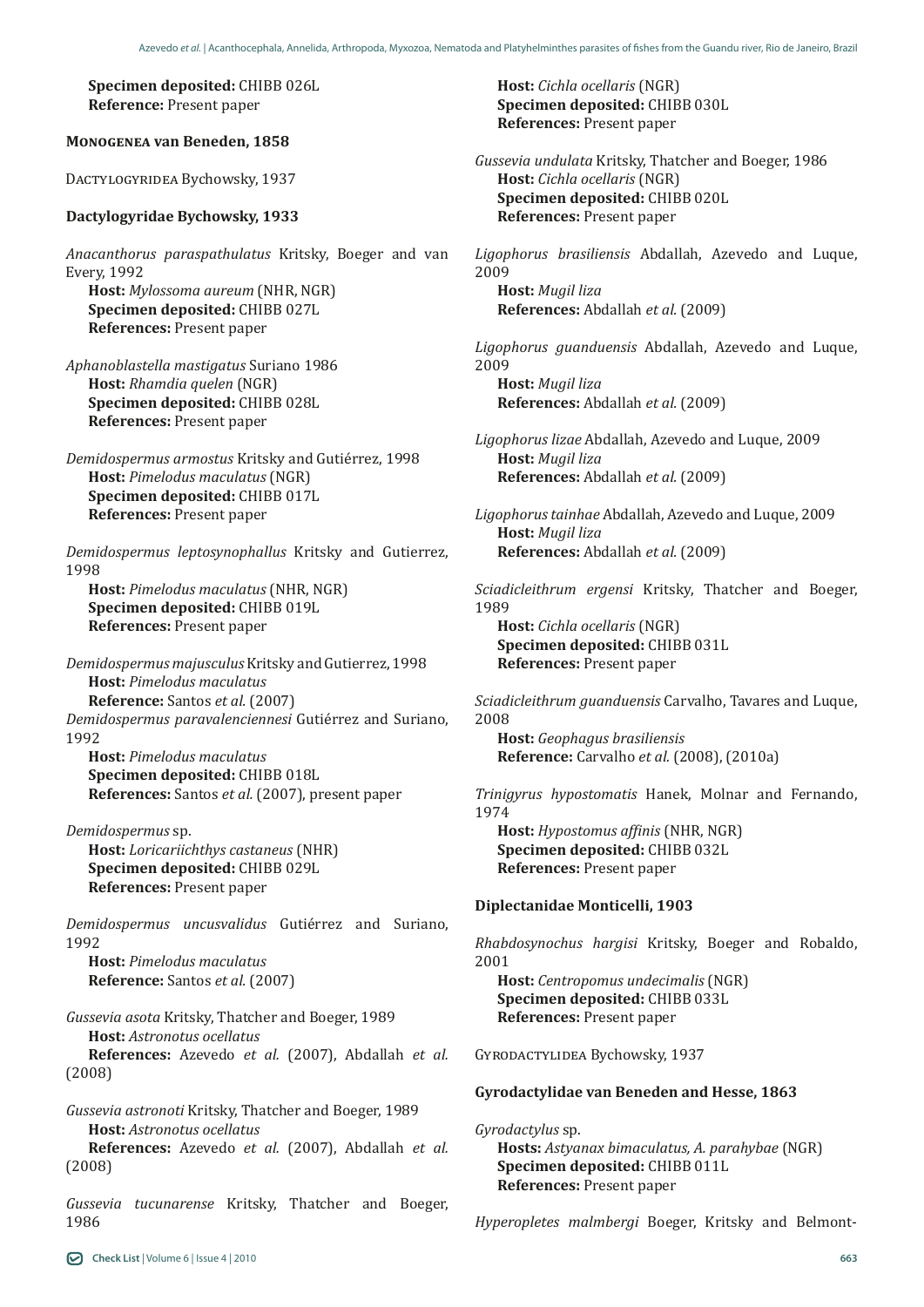Jégu, 1994

**Host:** *Hypostomus affinis* (NHR, NGR) **Specimen deposited:** CHIBB 034L **References:** Present paper

*Phanerothecioides agostinhoi* Kritsky, Vianna and Boeger, 2007

**Host:** *Hypostomus affinis* (NGR) **Specimen deposited:** CHIBB 035L **References:** Present paper

## *Scleroductus* sp.

**Host:** *Glanidium melanopterum* Miranda Ribeiro, 1918*, Trachelyopterus striatulus, Pimelodus maculatus, Pimelodella* sp., *Rhamdia quelen*

**References:** Kritsky *et al.* (1995), Santos *et al.* (2007)

*Scleroductus yuncensi* Jará and Con,e 1989 **Host:** *Leporinus copelandii* (NHR, NGR) **Specimen deposited:** CHIBB 036L **References:** Present paper

Mazocraeidea Bychowsky 1937

#### **Microcotylidae Taschenberg, 1879**

*Anakohnia brasiliana* Bravo–Hollis, 1986 **Host:** *Centropomus undecimalis* (NHR, NGR) **Specimen deposited:** CHIBB 001L **Reference:** Present paper

#### **Trematoda Rudolphi, 1808**

Digenea Carus, 1863

# **Acanthocollaritrematidae Travassos, Freitas and Bührnheim, 1965**

*Acanthocollaritrema umbilicatum* Travassos, Freitas and Bührnheim, 1965 **Host:** *Centropomus undecimalis* (NGR) **Specimen deposited:** CHIBB 037L **Reference:** Present paper

## **Allocreadiidae (Looss, 1902) Stossich, 1903**

*Creptotrema creptotrema* Travassos, Artigas and Pereira, 1928

**Host:** *Leporinus conirostris* (NHR, NGR) **Specimen deposited:** CHIBB 038L **Reference:** Present paper

# **Apocreadidae Skrjabin, 1942**

*Crassicutis* sp. **Host:** *Geophagus brasiliensis* **Reference:** Carvalho *et al. (*2010)

# **Bucephalidae Poche, 1907**

*Bucephalus* sp.

**Check List** | Volume 6 | Issue 4 | 2010

**Host:** *Centropomus undecimalis* (NGR) **Specimen deposited:** CHIBB 039L, 049L **Reference:** Present paper

### **Clinostomidae Lühe, 1901**

*Clinostomum complanatum* (Rudolphi, 1814) -metacercariae

**Hosts:** *Astyanax bimaculatus, A. parahybae, Gymnotus carapo, Hoplosternum littorale, Oligosarcus hepsetus*

**References:** Abdallah *et al.* (2004), Abdallah *et al.* (2006), present paper

*Clinostomum detruncatum* Braum, 1899 -metacercariae **Hosts:** *Rhamdia quelen* (NGR)*, Trachelyopterus striatulus* 

**Specimens deposited:** CHIBB 046L, 047L, 048L **Reference:** Mesquita *et al.* (2010), present paper

#### **Diplostomidae Poirier, 1886**

*Austrodiplostomum compactum* (Lutz, 1928) -metacercariae

**Hosts:** *Centropomus undecimalis* (NHR)*, Cichla ocellaris, Cyphocharax gilbert, Geophagus brasiliensis, Gymnotus carapo* (NHR)*, Hypostomus affinis* (NHR)*, Loricariichthys castaneus, Pimelodus maculatus* (NHR)*, Trachelyopterus striatulus* 

**Specimens deposited:** CHIBB 007L, 040L, 041L, 042L, 043L, 044L, 045L

**References:** Abdallah *et al.* (2005), Azevedo *et al.* (2006), Santos *et al.* (2007), Carvalho *et al.* (2010a, b), Mesquita *et al.* (2010), present paper

*Diplostomum* sp. -metacercariae **Host:** *Geophagus brasiliensis, Pimelodus maculatus* **Specimen deposited:** CHIBB 006L **Reference:** Carvalho *et al.* (2010a, b), present paper

*Neascus* tipo 1 **Host:** *Geophagus brasiliensis* **Reference:** Carvalho *et al.* (2010a, b)

*Neascus* tipo 2 **Host:** *Geophagus brasiliensis* **Reference:** Carvalho *et al.* (2010a, b)

*Posthodiplostomum macrocotyle* Dubois, 1937

-metacercariae<br> **Hosts:** *Geophagus* **Hosts:** *Geophagus brasiliensis, Trachelyopterus striatulus* 

**Specimen deposited:** CHIBB 005L

**References:** Azevedo *et al.* (2006), Mesquita *et al.* (2010), present paper

*Posthodiplostomum* sp. -metacercariae **Host:** *Geophagus brasiliensis*  **Reference:** Carvalho *et al.* (2010a, b)

*Sphincterodiplostomum musculosum* Dubois, 1936 -metacercariae **Host:** *Cyphocharax gilbert*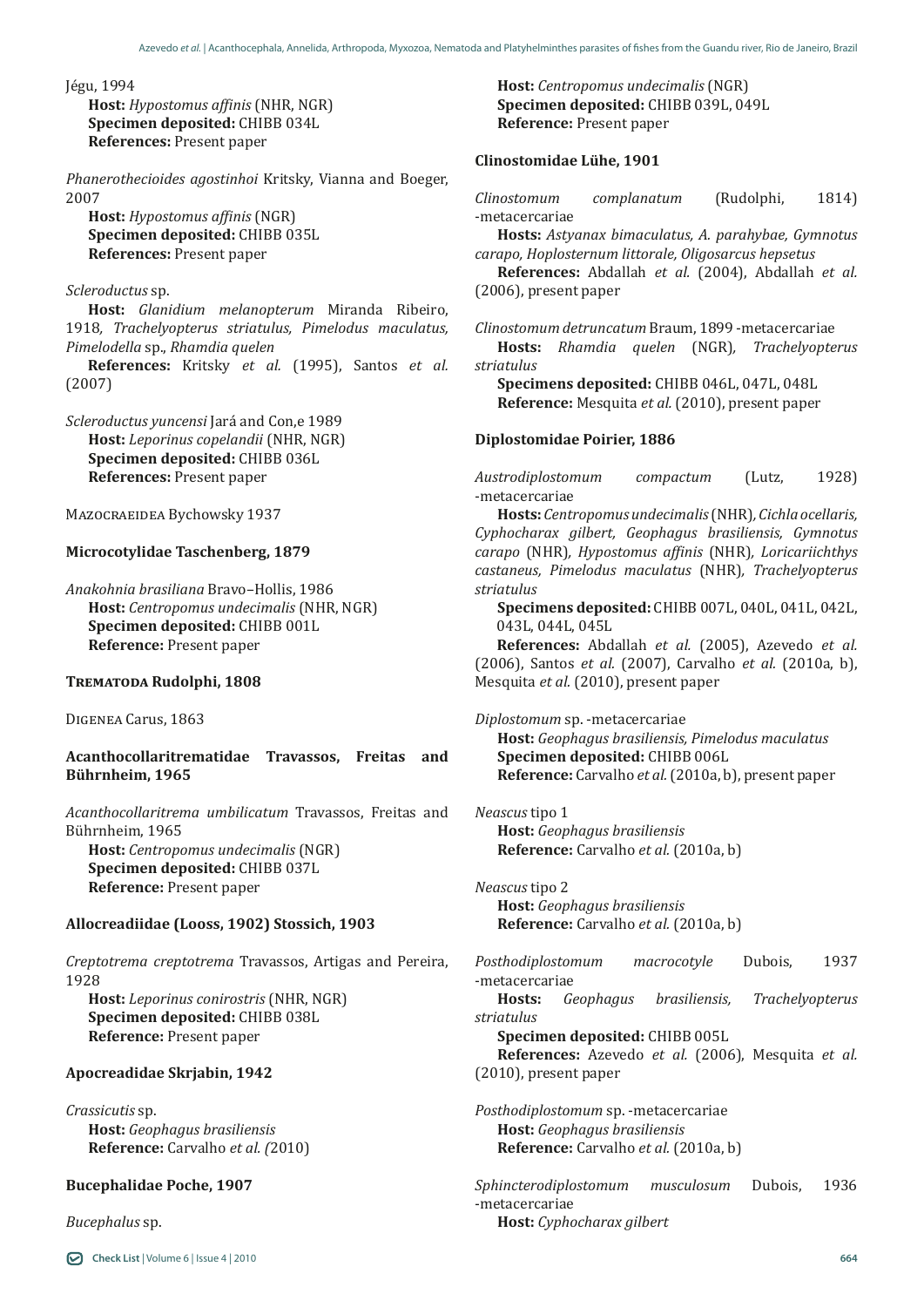#### **References:** Abdallah *et al.* (2005)

# **Gorgoderidae, Looss 1901**

*Phyllodistomum rhamdiae* Amato and Amato 1993 **Host:** *Rhamdia quelen* **Reference:** Amato and Amato (1993)

#### **Haplosplanchnidae Poche, 1926**

Haplosplanchnidae gen. sp. **Host:** *Mugil liza* **Reference:** Present paper

# **Haploporidae Nicoll, 1914**

*Saccocoelioides elongatus* Szidat, 1954 **Host:** *Mugil liza* (NHR, NGR) **Specimen deposited:** CHIBB 004L **Reference:** Present paper

#### **Heterophyidae Odhner, 1914**

*Ascocotyle* sp.–metacercariae **Host:** *Mugil liza* (NHR, NGR) **Reference:** Present paper

# **Lecithasteridae Odhner, 1905**

*Hysterolecitha brasiliensis* Oliveira, Amato and Knoff, 1988 **Host:** *Mugil liza* (NGR) **Specimen deposited:** CHIBB 003L **Reference:** Present paper

#### **Macroderoididae McMullen, 1937**

*Magnivitellinum corvitellinum* Lacerda, Takemoto and Pavanelli, 2009 **Host:** *Hoplosternum littorale* (NGR) **Specimen deposited:** CHIBB 002L **Reference:** Present paper

#### **Proterodiplostomidae (Dubois, 1936)**

*Herpetodiplostomum caimanicola* (Dollfus, 1935) Dubois, 1936 -metacercariae **Host:** *Hoplosternum littorale* **References:** Abdallah *et al.* (2006)

#### **Zonocotylidae Yamaguti, 1963**

*Zonocotyloides haroltravassosi* (Padilha 1978) Kohn, Fernandes, Macedo and Abramson, 1985 **Host:** *Cyphocharax gilbert* **References:** Padilha (1978), Abdallah *et al.* (2005)

# **HOST-PARASITE LIST**

# **Actinopterygii**

**CHARACIFORMES** 

**Anostomidae** *Leporinus conirostris Creptotrema creptotrema Henneguya* sp. *Leporinus copelandii Cucullanus* (*Cucullanus*) *brevispiculus Henneguya* sp. *Procamallanus* (*Spirocamallanus*) *inopinatus Scleroductus yuncensi* **Characidae** *Astyanax bimaculatus Clinostomum complanatum Gyrodactylus* sp. *Henneguya* sp. *Procamallanus* (*Spirocamallanus*) *hilarii Astyanax parahybae Clinostomum complanatum Gyrodactylus* sp. *Henneguya* sp. *Procamallanus* (*Spirocamallanus*) *hilarii Mylossoma aureum Anacanthorus paraspathulatus Spinoxyuris annulata Oligosarcus hepsetus Clinostomum complanatum Henneguya* sp. *Polymorphus* sp. **Curimatidae** *Cyphocharax gilbert Austrodiplostomum compactum Cosmoxynemoides aguirrei Henneguya cyphocharax Placobdella* sp. *Raphidascaris* sp. *Sphincterodiplostomum musculosum Travnema araujoi*

*Zonocotyloides haroltravassosi*

# **GYMNOTIFORMES**

**Gymnotidae** *Gymnotus carapo Austrodiplostomum compactum* Capillariidae gen. sp. *Clinostomum complanatum Contracaecum* sp. Glossiphonidae gen. sp. *Neoechinorhynchus* sp. *Polymorphus* sp. *Procamallanus* (*Procamallanus*) *peraccuratus Proteocephalus* sp.

## **MUGILIFORMES**

**Mugilidae**

*Mugil liza Ascocotyle* sp*. Cucullanus (Cucullanus) grandistomis Ergasilus* sp. Haplosplanchnidae gen. sp. *Hysterolecitha brasiliensis Hysterothylacium* sp. *Ligophorus brasiliensis Ligophorus guanduenis*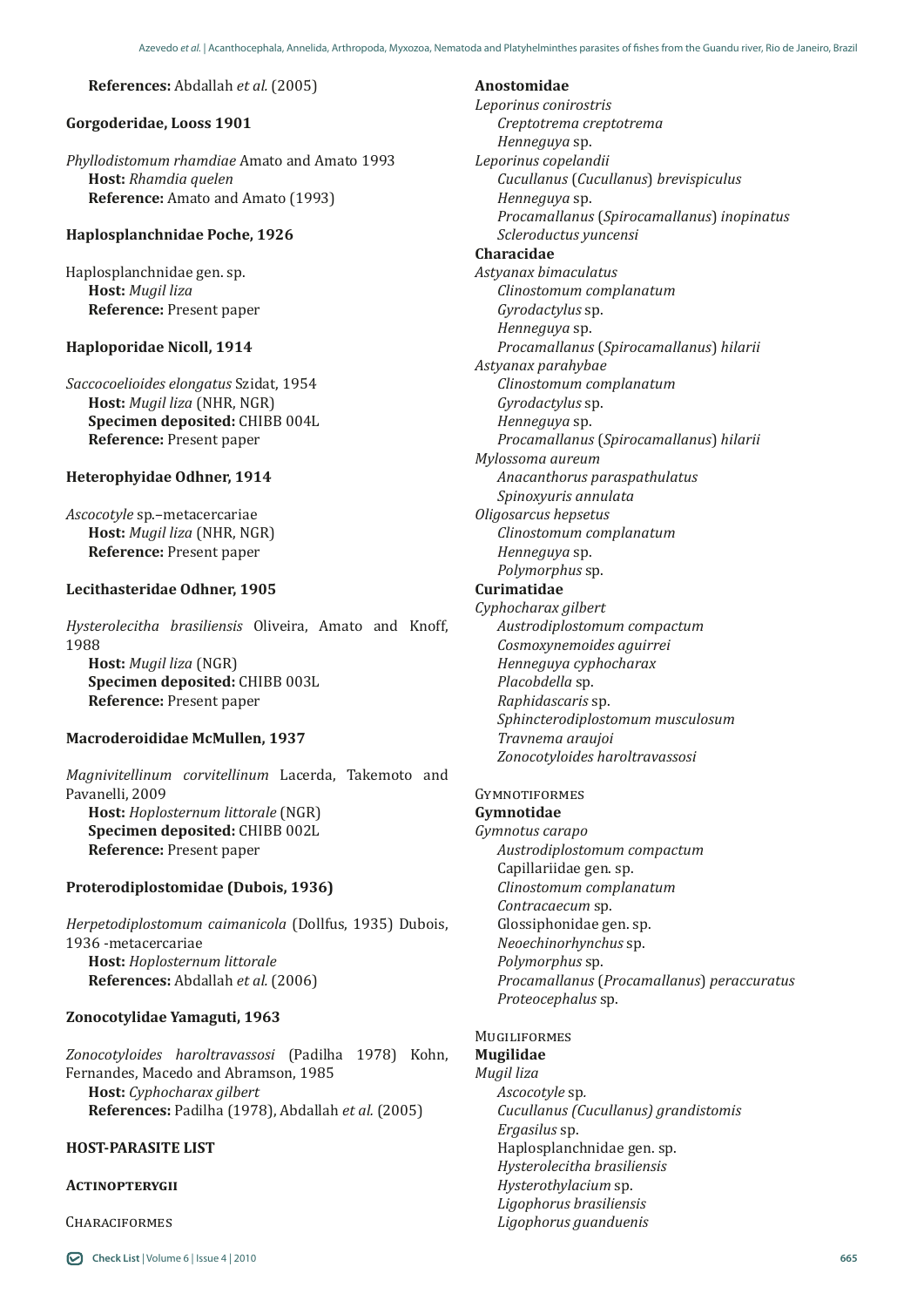*Ligophorus lizae Ligophorus tainhae Myxobolus* sp. *Naobranchia lizae Saccocoelioides elongatus* **PERCIFORMES Centropomidae** *Centropomus undecimalis Acanthocollaritrema umbilicatum Anakohnia brasiliana Andracantha* sp. *Austrodiplostomum compactum Bucephalus* sp. *Contracaecum* sp. *Myxobolus* sp. Piscicolidae gen. sp. *Rhabdochona* sp. *Rhabdosynochus hargisi* Trypanorhyncha **Cichlidae** *Astronotus ocellatus Contracaecum* sp. *Gussevia asota Gussevia astronoti Lamproglena monodi Placobdella* sp. *Polymorphus* sp. *Cichla ocellaris Austrodiplostomum compactum Gussevia tucunarense Gussevia undulata Lamproglena monodi Procamallanus* (*Procamallanus*) *peraccuratus Proteocephalus macrophallus Sciadicleithrum ergensi Geophagus brasiliensis Austrodiplostomum compactum Contracaecum* sp. *Crassicutis* sp. *Diplostomum* sp. Glossiphoniidae gen. sp. *Neascus* tipo 1 *Neascus* tipo 2 *Neoechinorhynchus paraguayensis Placobdella* sp. *Polymorphus* sp. *Posthodiplostomum macrocotyle Posthodiplostomum* sp. *Sciadicleithrum guanduensis Tilapia rendalii Lamproglena monodi*

#### **SILURIFORMES Auchenipteridae**

*Glanidium melanopterum Scleroductus* sp. *Trachelyopterus striatulus Austrodiplostomum compactum Clinostomum detruncatum Contracaecum* sp. *Cucullanus* sp.

*Helobdella* sp. *Hysterothylacium* sp. *Paracapillaria piscicola Posthodiplostomum macrocotyle Procamallanus* (*Procamallanus*) *peraccuratus Scleroductus* sp. **Callichthyidae** *Hoplosternum littorale* Capillaridae gen. sp. *Clinostomum complanatum* Glossiphoniidae gen. sp. *Goezia* sp. *Henneguya guanduensis Herpetodiplostomum caimancola Magnivitellinum corvitellinum Placobdella* sp. **Heptapteridae** *Rhamdia quelen Aphanoblastella mastigatus* Capillariidae gen. sp. *Clinostomum detruncatum Contracaecum* sp. *Cucullanus* sp. *Phyllodistomum rhamdiae* Piscicolidae gen. sp. *Polymorphus* sp. *Scleroductus* sp. **Loricariidae** *Hypostomus affinis Austrodiplostomum compactum Hyperopletes malmbergi Paracapillaria piscicola Phanerothecioides agostinhoi Placobdella* sp. *Trinigyrus hypostomatis Loricariichthys castaneus Austrodiplostomum compactum Contracaecum* sp. *Demidospermus* sp. *Helobdella* sp. **Pimelodidae** *Pimelodus maculatus Austrodiplostomum compactum Cucullanus* (*Cucullanus*) *pinnai pinnai Demidospermus armostus Demidospermus leptosynophallus Demidospermus majusculus Demidospermus paravalenciennesi Demidospermus uncusvalidus Diplostomum* sp. *Helobdella* sp. *Myxobolus absonus Nomimoscolex* sp. *Procamallanus* sp. *Rhabdochona uruyeni Scleroductus* sp. *Pimelodella* sp. *Scleroductus* sp.

One of the main steps toward conservation of biodiversity requires systematic inventories and parasites have only recently been included in this evaluation of